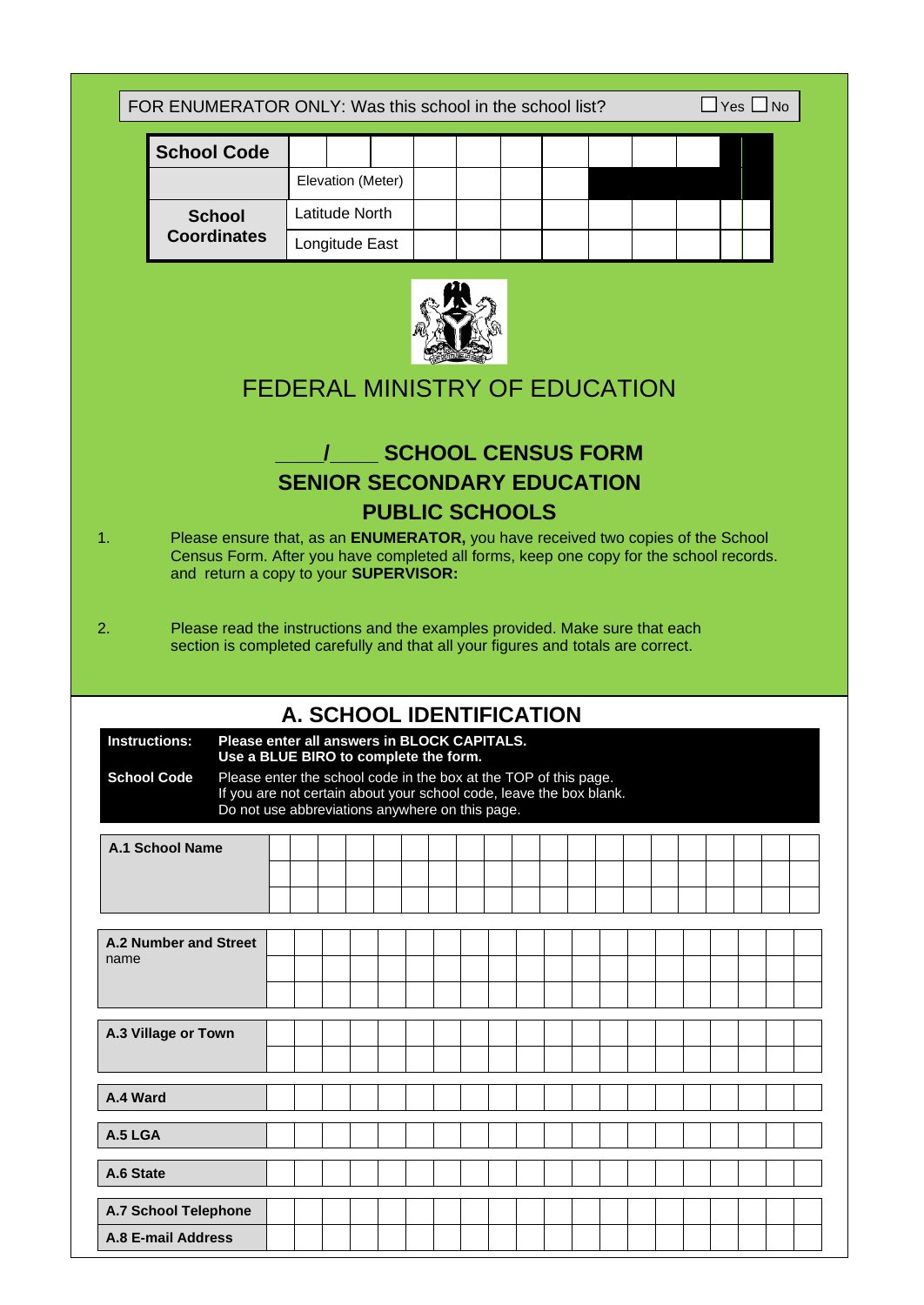# **B. SCHOOL CHARACTERISTICS**

| <b>Instructions</b> |                                                                                   |                                                                         |                                                          |
|---------------------|-----------------------------------------------------------------------------------|-------------------------------------------------------------------------|----------------------------------------------------------|
|                     |                                                                                   | Answer every question and tick only one box in each section $\boxtimes$ |                                                          |
| B.1                 | Year of establishment                                                             |                                                                         |                                                          |
| <b>B.2</b>          | Location                                                                          |                                                                         | Urban<br>Rural                                           |
| <b>B.3</b>          | Levels of education<br>offered                                                    | Senior Secondary Only                                                   | Junior and Senior Secondary                              |
| <b>B.4</b>          | Type of school                                                                    | Regular                                                                 |                                                          |
|                     | Tick only one to<br>describe school                                               | Islamiyya integrated                                                    |                                                          |
| <b>B.5</b>          |                                                                                   | Shifts: Does Your School Operate Shift System?                          | Yes<br>No                                                |
| <b>B.6</b>          | <b>Shared facilities</b>                                                          |                                                                         | Yes<br><b>No</b>                                         |
|                     | school?                                                                           | Does the school share facilities/Teachers/premises with any other       |                                                          |
|                     | If Yes. How many Schools share these facilities                                   |                                                                         |                                                          |
|                     |                                                                                   | (Please provide in Number)                                              |                                                          |
| <b>B.7</b>          | Multi-grade teaching                                                              | Does any teacher teach more than one class at the same time?            | Yes<br>No                                                |
| <b>B.8</b>          |                                                                                   | <b>School: Average Distance from Catchment Communities</b>              | kilometres (Enter 0 if within 1 km)                      |
|                     |                                                                                   | What is average distance of school from its catchment areas             |                                                          |
| <b>B.9</b>          | <b>School: Distance from LGA</b>                                                  |                                                                         | kilometres (Enter 0 if within 1 km)                      |
|                     |                                                                                   | How many kilometres is the school away from LGA headquarters?           |                                                          |
| <b>B.10</b>         | <b>Students: Distance from School</b>                                             |                                                                         | students                                                 |
|                     |                                                                                   | How many students live further than 3km from the school?                |                                                          |
| <b>B.</b> 11        | <b>Students: Boarding</b>                                                         |                                                                         | Male<br>Female                                           |
|                     |                                                                                   | How many students board at the school premises?                         |                                                          |
| <b>B.12</b>         | <b>School Development Plan (SDP)</b>                                              | Did the school prepare SDP in the last school year?                     | Yes<br><b>No</b>                                         |
| <b>B.13</b>         |                                                                                   | <b>School Based Management Committee (SBMC)</b>                         |                                                          |
|                     |                                                                                   | Does the school have SBMC, which met at least once last year?           | Yes<br>No                                                |
| <b>B.</b> 14        |                                                                                   | Parent-Teacher Association (PTA) / Parents' Forum (PF)                  | Yes<br>No                                                |
|                     |                                                                                   | Does the school have PTA / PF, which met at least once last year?       |                                                          |
|                     |                                                                                   |                                                                         |                                                          |
|                     | <b>B. 15</b> Date of Last Inspection Visit<br>When was the school last inspected? |                                                                         | day/month/year                                           |
|                     |                                                                                   | Number of inspection Visit in last academic year                        | Number                                                   |
|                     | B. 16 Authority of Last Inspection                                                |                                                                         | $F$ ederal $\Box$ State $\Box$ LGEA                      |
|                     |                                                                                   | Which authority conducted the last inspection visit?                    |                                                          |
| <b>B.</b> 17        | <b>Conditional Cash Transfer</b>                                                  |                                                                         |                                                          |
|                     |                                                                                   | How many pupils benefitted from Conditional Cash Transfer?              | Number                                                   |
| <b>B.18</b>         | <b>School Grants</b>                                                              |                                                                         | Yes<br>ப<br>No                                           |
|                     |                                                                                   | Has your school ever received grants in the last academic year?         |                                                          |
| <b>B.19</b>         | <b>Security Guard</b>                                                             |                                                                         | $\Box$ Yes<br>No                                         |
|                     | Does the school have a security guard?                                            |                                                                         |                                                          |
|                     | B. 20 Ownership<br>Which of the following owns the school?                        |                                                                         | $\Box$ Federal $\Box$ State $\Box$ LGEA $\Box$ Community |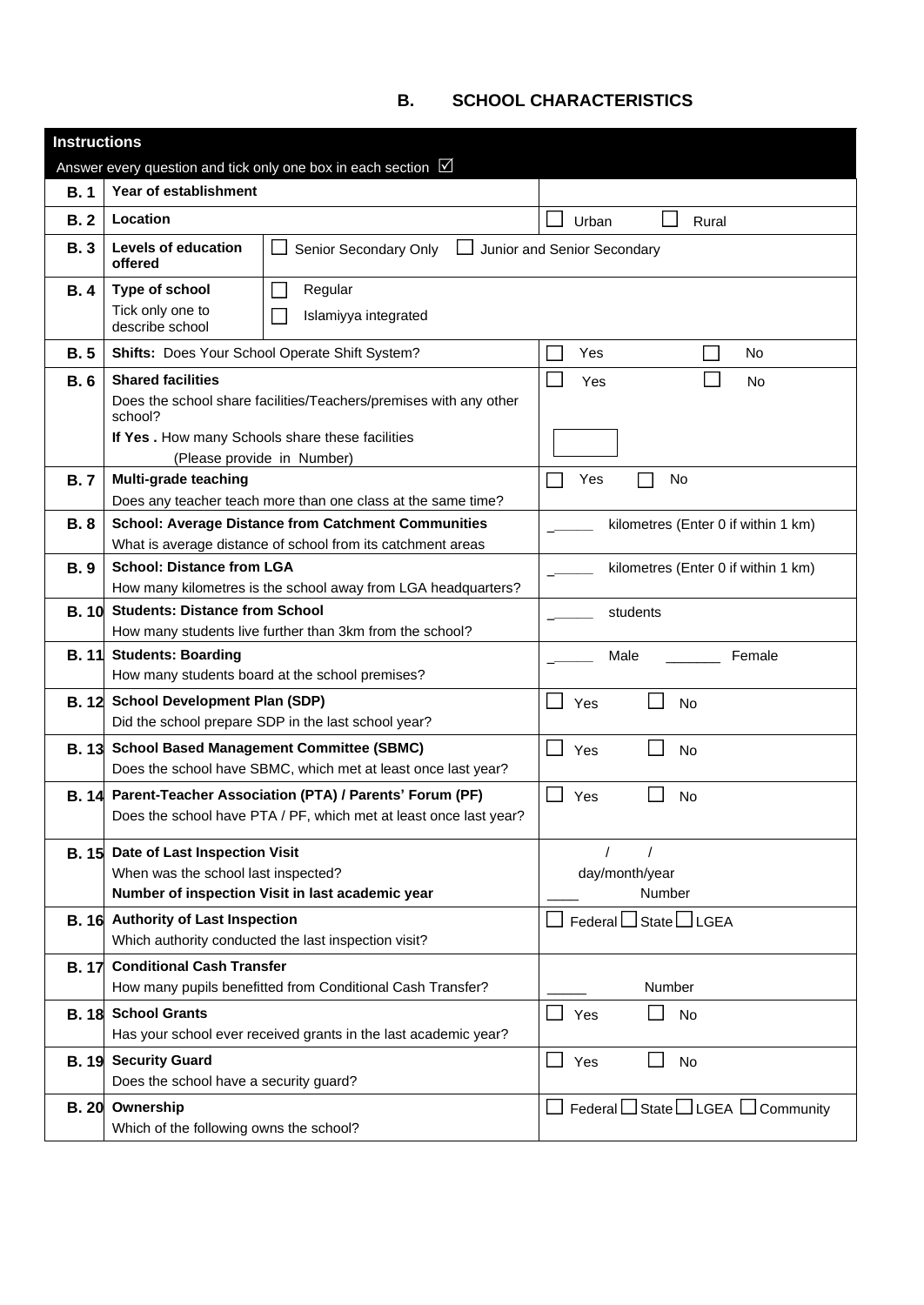## **C. ENROLMENT**

**C.1 Number of Students with Birth Certificates in SSS 1**

| How many Students were enrolled with Birth | SS <sub>1</sub> |        |  |  |  |  |
|--------------------------------------------|-----------------|--------|--|--|--|--|
| certificates                               | <b>Male</b>     | Female |  |  |  |  |
| <b>NPopC</b>                               |                 |        |  |  |  |  |
| <b>Others</b>                              |                 |        |  |  |  |  |

#### **C.2 New entrants in SSS 1**

|                       | <b>New entrants in SS1</b> |               |  |  |  |  |  |
|-----------------------|----------------------------|---------------|--|--|--|--|--|
| <b>Student age</b>    | <b>Male</b>                | <b>Female</b> |  |  |  |  |  |
| <b>Below 15 years</b> |                            |               |  |  |  |  |  |
| <b>15 Years</b>       |                            |               |  |  |  |  |  |
| <b>16 Years</b>       |                            |               |  |  |  |  |  |
| <b>17 Years</b>       |                            |               |  |  |  |  |  |
| Above 17 years        |                            |               |  |  |  |  |  |
| <b>Total</b>          |                            |               |  |  |  |  |  |

### **C.3 Senior Secondary Enrolment by age for the Current Academic Year**

|                                           |             | <b>SS1</b>    |             | SS <sub>2</sub> |             | SS <sub>3</sub> |  |  |
|-------------------------------------------|-------------|---------------|-------------|-----------------|-------------|-----------------|--|--|
| <b>No. of Streams</b>                     |             |               |             |                 |             |                 |  |  |
| No of streams with<br>multigrade teaching |             |               |             |                 |             |                 |  |  |
| <b>Student Ages</b>                       | <b>Male</b> | <b>Female</b> | <b>Male</b> | <b>Female</b>   | <b>Male</b> | Female          |  |  |
| Below 15 years                            |             |               |             |                 |             |                 |  |  |
| 15 Years                                  |             |               |             |                 |             |                 |  |  |
| 16 Years                                  |             |               |             |                 |             |                 |  |  |
| 17 Years                                  |             |               |             |                 |             |                 |  |  |
| Above 17 years                            |             |               |             |                 |             |                 |  |  |
| <b>Total</b>                              |             |               |             |                 |             |                 |  |  |
| <b>Repeaters</b>                          |             |               |             |                 |             |                 |  |  |
| No. Completed SS 3 for<br>previous year   |             |               |             |                 |             |                 |  |  |

## **C.4 Students Flow for the Current Academic Year Senior Secondary School**

| Students <b>Flow</b> |             | <b>SS1</b> |             | <b>SS 2</b> | SS <sub>3</sub> |        |  |
|----------------------|-------------|------------|-------------|-------------|-----------------|--------|--|
|                      | <b>Male</b> | Female     | <b>Male</b> | Female      | <b>Male</b>     | Female |  |
| Dropout              |             |            |             |             |                 |        |  |
| Transfer in          |             |            |             |             |                 |        |  |
| Transfer out         |             |            |             |             |                 |        |  |
| Promoted             |             |            |             |             |                 |        |  |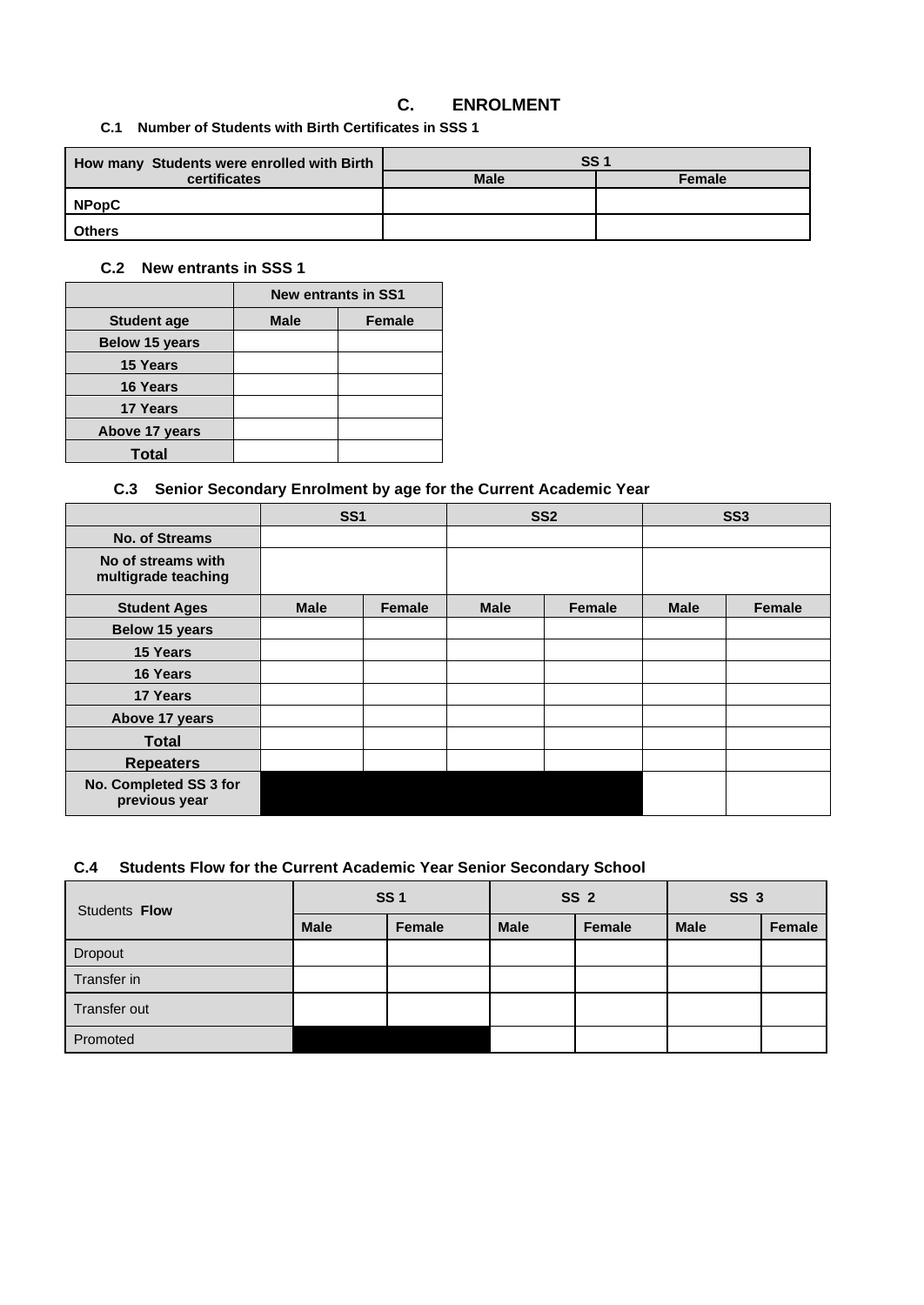### **C.5 Students with Special needs for the Current Academic Year**

| Instructions – Please enter the number of students by grade level with physical and mental challenges or special needs for the current<br>academic year |             |                 |             |                 |                 |        |  |
|---------------------------------------------------------------------------------------------------------------------------------------------------------|-------------|-----------------|-------------|-----------------|-----------------|--------|--|
|                                                                                                                                                         |             | SS <sub>1</sub> |             | SS <sub>2</sub> | SS <sub>3</sub> |        |  |
| Challenge that impacts the ability to learn                                                                                                             | <b>Male</b> | <b>Female</b>   | <b>Male</b> | Female          | <b>Male</b>     | Female |  |
| Blind / visually impaired                                                                                                                               |             |                 |             |                 |                 |        |  |
| Hearing / speech impaired                                                                                                                               |             |                 |             |                 |                 |        |  |
| Physically challenged (other than visual or<br>hearing)                                                                                                 |             |                 |             |                 |                 |        |  |
| Mentally challenged                                                                                                                                     |             |                 |             |                 |                 |        |  |
| <b>Albinism</b>                                                                                                                                         |             |                 |             |                 |                 |        |  |
| <b>Autism</b>                                                                                                                                           |             |                 |             |                 |                 |        |  |

# **C.6 SSCE examinations for the previous Academic Year**

|                                                                                         | <b>Male</b> | <b>Female</b> | Total |
|-----------------------------------------------------------------------------------------|-------------|---------------|-------|
| How many students were registered for SSCE?                                             |             |               |       |
| How many students took part in the SSCE?                                                |             |               |       |
| How many students passed (5 credits including<br>English and Mathematics) in SSCE Exams |             |               |       |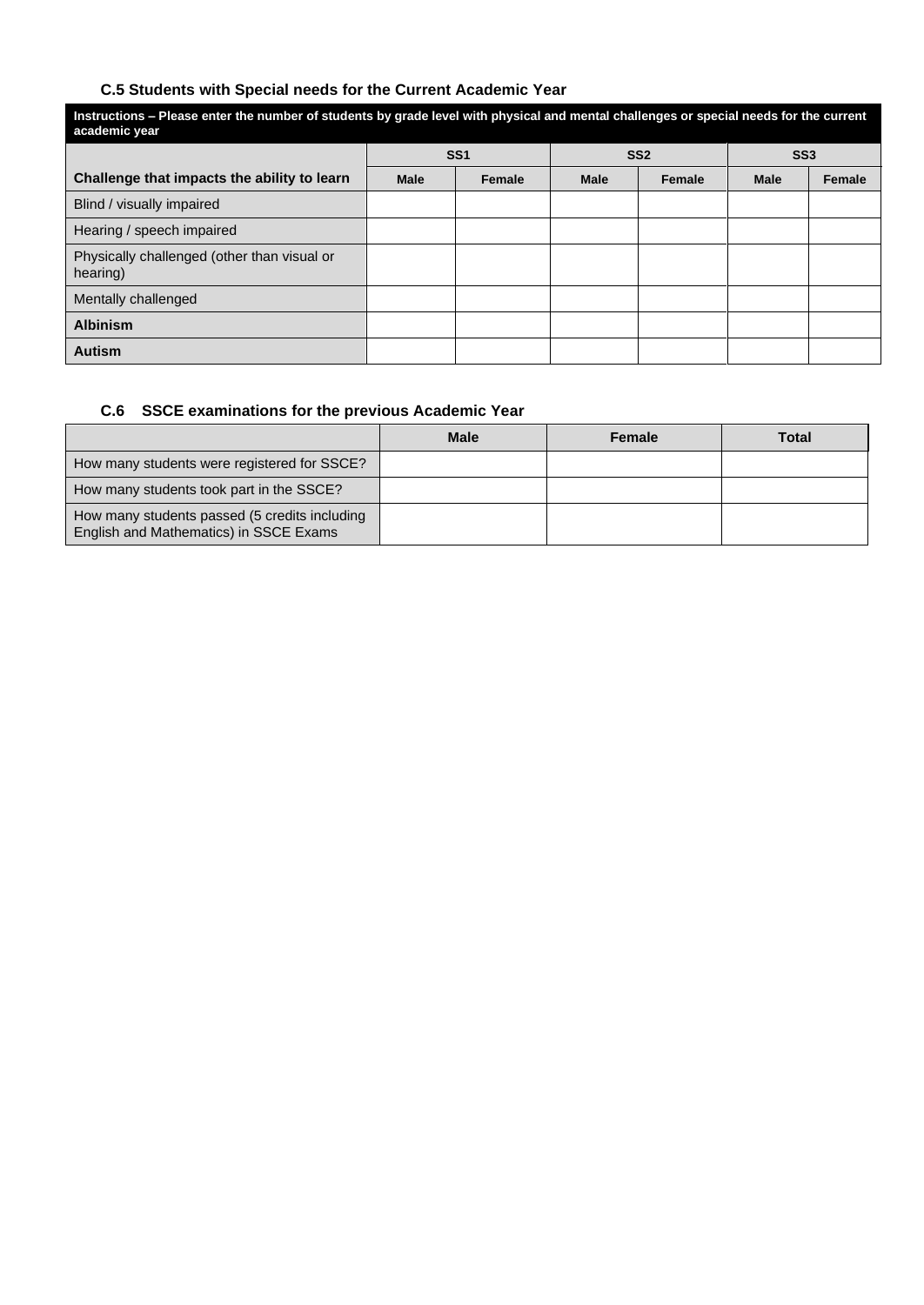| <b>School Code</b> |  |  |  |  |  |
|--------------------|--|--|--|--|--|
|                    |  |  |  |  |  |

### **D. STAFF**

|     |                                                                                                                                 | Male | Female | Total |
|-----|---------------------------------------------------------------------------------------------------------------------------------|------|--------|-------|
| D.1 | How many non-teaching staff are working at the school?                                                                          |      |        |       |
|     | <b>D.</b> 2 How many teachers are working at the school regardless of whether they are currently present or on course or absent |      |        |       |

#### **D. 3 Information on all staff during the school year**

### **Instructions**

Enter information on all staff who work in this school (present or currently absent) regardless of payroll status

Make sure that the total number of staff listed in this table agrees with the number of non-teaching staff (D1) and the number of teachers (D2) reported above.

## **If the number of staff is more than the space provided, photocopy the following page and attach to the questionnaire.**

| Gender                                        | M – Male                               | $F -$ Female              |                                                 |                                                 |                                                                                                  |                                                    |             |          |
|-----------------------------------------------|----------------------------------------|---------------------------|-------------------------------------------------|-------------------------------------------------|--------------------------------------------------------------------------------------------------|----------------------------------------------------|-------------|----------|
| <b>Type of staff</b>                          | - Principal                            | 2 - Vice principal        | $3 - Teacher$                                   |                                                 | 4 – Other none-teaching staff                                                                    |                                                    |             |          |
| Source of salary                              | - Federal Government - FTS             |                           |                                                 | 2 - State Government - On this school's payroll |                                                                                                  | 3 - State Government - On another school's payroll |             |          |
|                                               | 4 – Other, for example: community, PTA |                           |                                                 | 5 - No salary, for example: volunteer, NYSC     |                                                                                                  |                                                    |             |          |
| <b>Present</b>                                | - Present or temporarily absent        |                           |                                                 |                                                 | 2 - Absent for more than 1 month - Maternity leave 3 - Absent for more than 1 month - Sick leave |                                                    |             |          |
|                                               |                                        |                           | $4 -$ Absent for more than 1 month $-$ Training |                                                 |                                                                                                  | 5 - Absent for more than 1 month - Unauthorised    |             |          |
| <b>Academic qualification</b>                 | <b>-Below SSCE</b>                     | 2 – SSCE/WASC             | 3 - OND / Diploma                               | $4 - \mathsf{NCE}$                              | 5 - Degree / HND / Graduate                                                                      | 6- PhD/Masters degree                              |             |          |
| <b>Teaching qualification</b>                 | $I - NCE$<br>$2 - PGDE$                | $3 - B.Ed.$ or equivalent |                                                 |                                                 | $4 - M.Ed$ . or equivalent $5 - Grade$ II or equivalent                                          | 6 - None                                           |             |          |
| <b>Subject of qualification</b> $1 -$ English |                                        | 2 - Mathematics           | 3 - Science                                     | $4 - Business$                                  | 5 - Humanities                                                                                   | $6 - Technology$                                   | $8 -$ Other | 9 - None |
| Area of specialization                        | – English                              | $2 -$ Mathematics         | $3 - Science$                                   | $4 - Business$                                  | 5 - Humanities                                                                                   | $6 - Technology$                                   | $8 -$ Other | 9 - None |
| Main subject taught                           | l – English                            | 2 - Mathematics           | 3 - Science                                     | $4 - Business$                                  | $5 -$ Humanities                                                                                 | $6 - Technology$                                   | $8 - Other$ | 9 - None |
| <b>Teaching type</b>                          | l – Full-time                          | 2 – Part-time             |                                                 |                                                 |                                                                                                  |                                                    |             |          |

| No.            | Staff<br>File No. | Name of staff      | ⊕<br><i>ender</i> | <b>Xbe</b><br>$\Omega$<br>$\omega$<br>itati | $\omega$<br>င္ပ<br>$\Omega$<br>$\omega$<br>Vialary | ear<br>٩<br>birth | appointment<br>Year<br>$\overline{\sigma}$<br>lirst | <sup>r</sup> ear of presen<br>appointment | Year of<br>to this<br>posting<br>school | Grade<br>$\overline{\sigma}$<br>$\overline{\mathbf{D}}$<br>Step | Present      | cademic<br>Jalification | uching<br>Qualific<br>atio | Subject<br>$\overline{a}$<br>qualification | Area<br>$\overline{a}$<br>Specialisation | Main<br>ဖ<br>subject<br>taught | Teaching type | secol<br>क्र<br>$\bar{\circ}$<br>$\omega$<br>o<br>$\frac{1}{8}$ $\frac{5}{8}$ $\frac{5}{8}$ $\frac{1}{8}$ $\frac{1}{8}$<br>Ξ. | Tick box if<br>attended t<br>읖<br>f teacher<br>training<br>/ seminar |
|----------------|-------------------|--------------------|-------------------|---------------------------------------------|----------------------------------------------------|-------------------|-----------------------------------------------------|-------------------------------------------|-----------------------------------------|-----------------------------------------------------------------|--------------|-------------------------|----------------------------|--------------------------------------------|------------------------------------------|--------------------------------|---------------|-------------------------------------------------------------------------------------------------------------------------------|----------------------------------------------------------------------|
| Example        |                   | P.34567 Fred Abdul | M                 |                                             |                                                    | 1976              | 1996                                                | 2002                                      | 2005                                    | 7/2                                                             | $\mathbf{1}$ | 4                       | - 2                        | 3                                          | 3                                        | ю                              |               | $\overline{\mathsf{M}}$                                                                                                       | $\overline{\phantom{0}}$                                             |
|                |                   |                    |                   |                                             |                                                    |                   |                                                     |                                           |                                         |                                                                 |              |                         |                            |                                            |                                          |                                |               |                                                                                                                               |                                                                      |
| $\overline{2}$ |                   |                    |                   |                                             |                                                    |                   |                                                     |                                           |                                         |                                                                 |              |                         |                            |                                            |                                          |                                |               |                                                                                                                               |                                                                      |
|                |                   |                    |                   |                                             |                                                    |                   |                                                     |                                           |                                         |                                                                 |              |                         |                            |                                            |                                          |                                |               |                                                                                                                               |                                                                      |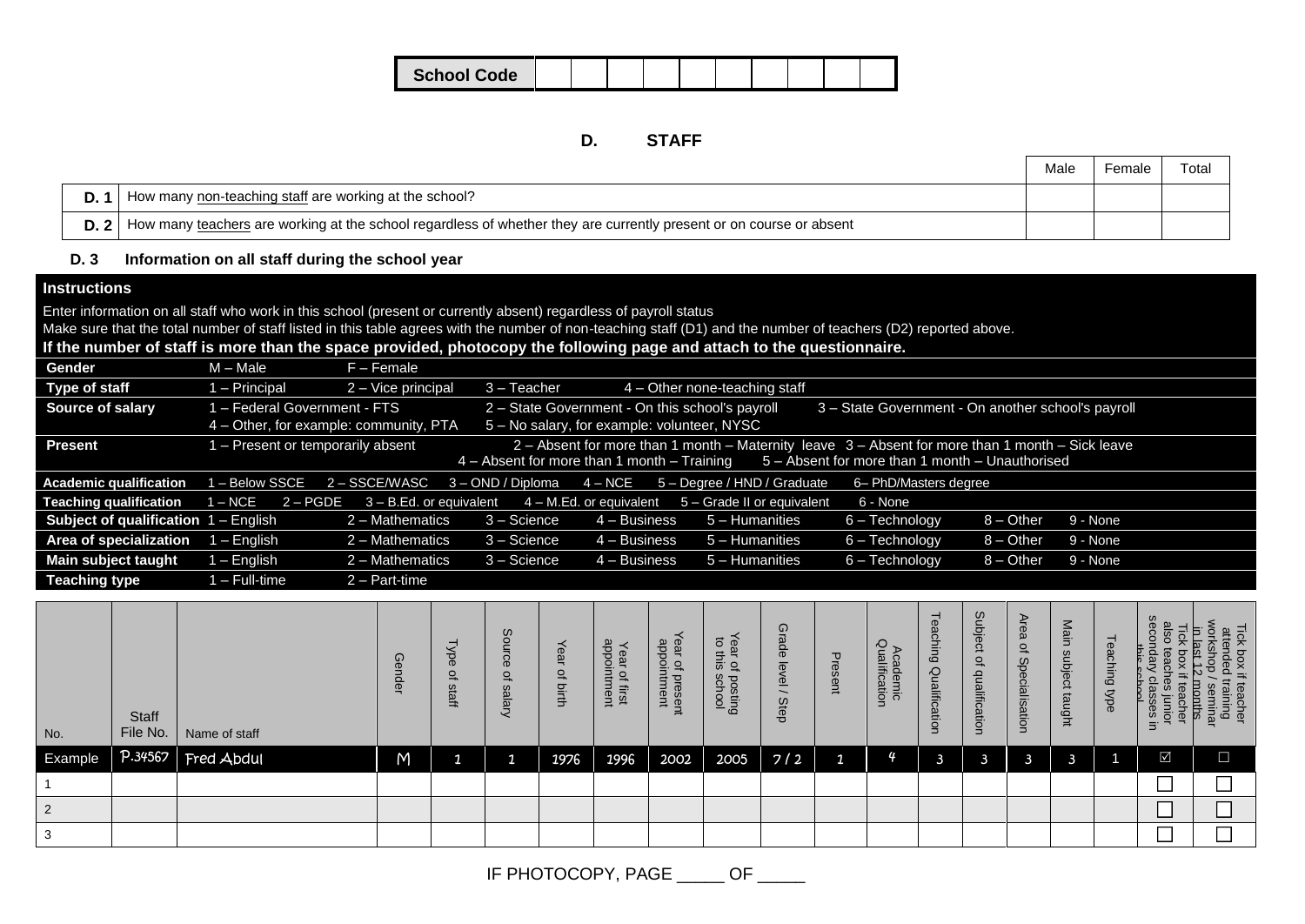| <b>School Code</b> |  |  |  |  |  |
|--------------------|--|--|--|--|--|
|                    |  |  |  |  |  |
|                    |  |  |  |  |  |
|                    |  |  |  |  |  |
|                    |  |  |  |  |  |

| No.              | Staff<br>File No. | Name of staff | <b>Gender</b> | Type of staff | Source of salary | Year of birth | Year of first<br>appointment | Year of present<br>appointment | Year of posting<br>to this school | Grade level / Step | Present | Academic<br>Qualification | <b>Teaching Qualification</b> | Subject of qualification | Area of Specialisation | Main subject taught | Teaching type |                             | Tick box if teacher<br>attended training<br>workshop/seminar<br>in last 12 months<br>also teaches junior<br>secondary classes in<br>exincration |
|------------------|-------------------|---------------|---------------|---------------|------------------|---------------|------------------------------|--------------------------------|-----------------------------------|--------------------|---------|---------------------------|-------------------------------|--------------------------|------------------------|---------------------|---------------|-----------------------------|-------------------------------------------------------------------------------------------------------------------------------------------------|
| $\overline{4}$   |                   |               |               |               |                  |               |                              |                                |                                   |                    |         |                           |                               |                          |                        |                     |               | $\mathcal{L}_{\mathcal{A}}$ | $\Box$                                                                                                                                          |
| $\sqrt{5}$       |                   |               |               |               |                  |               |                              |                                |                                   |                    |         |                           |                               |                          |                        |                     |               | $\Box$                      | $\Box$                                                                                                                                          |
| $\,6\,$          |                   |               |               |               |                  |               |                              |                                |                                   |                    |         |                           |                               |                          |                        |                     |               | $\overline{\phantom{a}}$    | $\Box$                                                                                                                                          |
| $\overline{7}$   |                   |               |               |               |                  |               |                              |                                |                                   |                    |         |                           |                               |                          |                        |                     |               | 匸                           | $\Box$                                                                                                                                          |
| $\bf 8$          |                   |               |               |               |                  |               |                              |                                |                                   |                    |         |                           |                               |                          |                        |                     |               | $\Box$                      | $\Box$                                                                                                                                          |
| $\boldsymbol{9}$ |                   |               |               |               |                  |               |                              |                                |                                   |                    |         |                           |                               |                          |                        |                     |               | $\Box$                      | $\Box$                                                                                                                                          |
| $10$             |                   |               |               |               |                  |               |                              |                                |                                   |                    |         |                           |                               |                          |                        |                     |               | $\mathcal{L}_{\mathcal{A}}$ | $\Box$                                                                                                                                          |
| 11               |                   |               |               |               |                  |               |                              |                                |                                   |                    |         |                           |                               |                          |                        |                     |               | $\overline{\phantom{a}}$    | $\overline{\phantom{a}}$                                                                                                                        |
| 12               |                   |               |               |               |                  |               |                              |                                |                                   |                    |         |                           |                               |                          |                        |                     |               | $\mathcal{L}_{\mathcal{A}}$ | $\Box$                                                                                                                                          |
| 13               |                   |               |               |               |                  |               |                              |                                |                                   |                    |         |                           |                               |                          |                        |                     |               | $\Box$                      | $\Box$                                                                                                                                          |
| 14               |                   |               |               |               |                  |               |                              |                                |                                   |                    |         |                           |                               |                          |                        |                     |               | $\Box$                      | $\Box$                                                                                                                                          |
| 15               |                   |               |               |               |                  |               |                              |                                |                                   |                    |         |                           |                               |                          |                        |                     |               | $\overline{\phantom{a}}$    | $\Box$                                                                                                                                          |
| 16               |                   |               |               |               |                  |               |                              |                                |                                   |                    |         |                           |                               |                          |                        |                     |               | $\mathcal{L}_{\mathcal{A}}$ | $\Box$                                                                                                                                          |
| 17               |                   |               |               |               |                  |               |                              |                                |                                   |                    |         |                           |                               |                          |                        |                     |               | $\mathcal{L}_{\mathcal{A}}$ | $\Box$                                                                                                                                          |
| $18$             |                   |               |               |               |                  |               |                              |                                |                                   |                    |         |                           |                               |                          |                        |                     |               | $\Box$                      | $\Box$                                                                                                                                          |
| 19               |                   |               |               |               |                  |               |                              |                                |                                   |                    |         |                           |                               |                          |                        |                     |               | $\mathcal{L}_{\mathcal{A}}$ | $\Box$                                                                                                                                          |
| $20\,$           |                   |               |               |               |                  |               |                              |                                |                                   |                    |         |                           |                               |                          |                        |                     |               | n.                          | $\Box$                                                                                                                                          |
| $21$             |                   |               |               |               |                  |               |                              |                                |                                   |                    |         |                           |                               |                          |                        |                     |               | $\Box$                      | $\Box$                                                                                                                                          |
| 22               |                   |               |               |               |                  |               |                              |                                |                                   |                    |         |                           |                               |                          |                        |                     |               | $\mathcal{L}_{\mathcal{A}}$ | $\Box$                                                                                                                                          |
| 23               |                   |               |               |               |                  |               |                              |                                |                                   |                    |         |                           |                               |                          |                        |                     |               | $\Box$                      | $\Box$                                                                                                                                          |
| 24               |                   |               |               |               |                  |               |                              |                                |                                   |                    |         |                           |                               |                          |                        |                     |               | $\overline{\phantom{a}}$    | $\Box$                                                                                                                                          |
| 25               |                   |               |               |               |                  |               |                              |                                |                                   |                    |         |                           |                               |                          |                        |                     |               | $\mathcal{L}_{\mathcal{A}}$ | $\Box$                                                                                                                                          |
| $26\,$           |                   |               |               |               |                  |               |                              |                                |                                   |                    |         |                           |                               |                          |                        |                     |               | $\Box$                      | $\Box$                                                                                                                                          |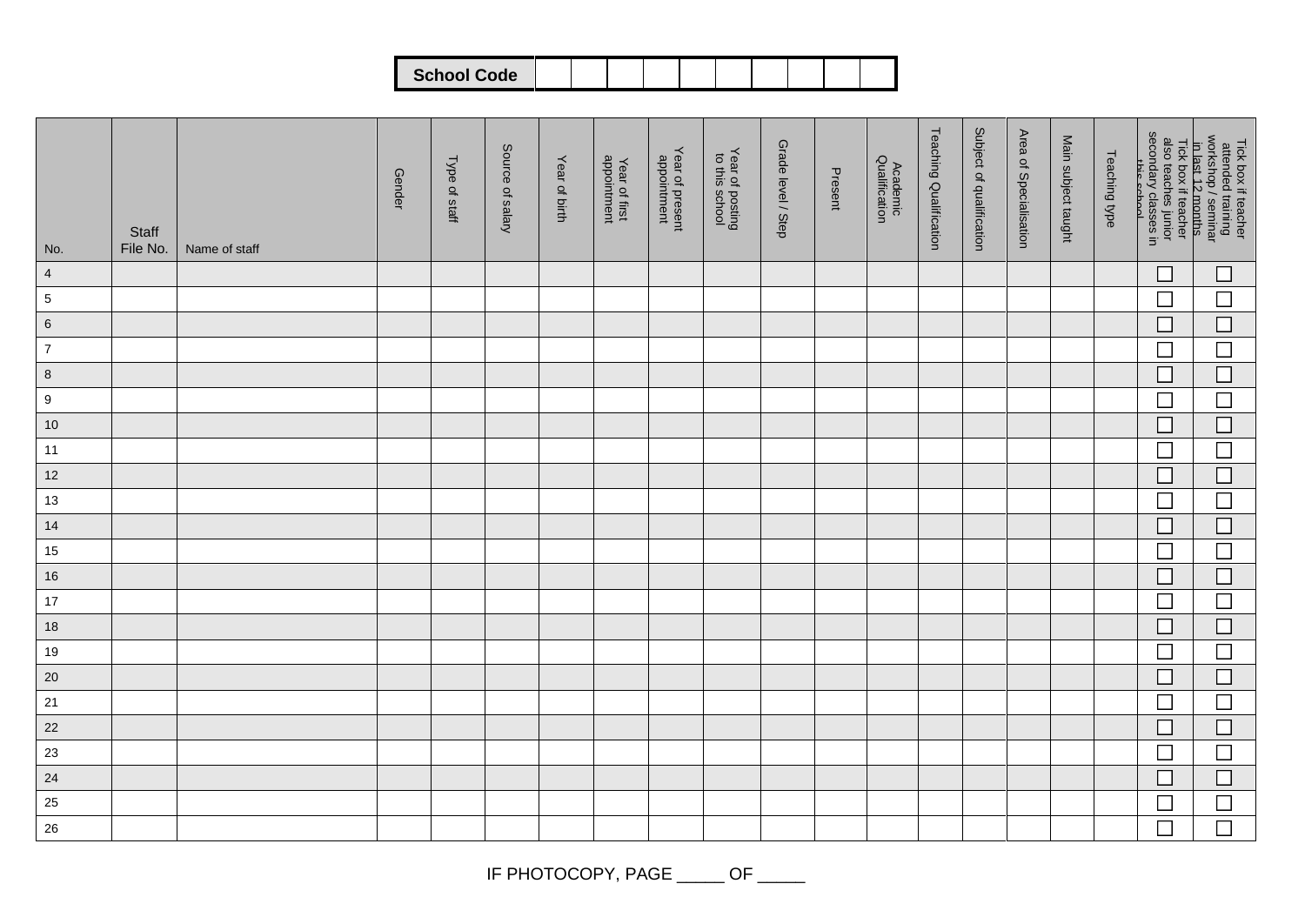| <b>School Code</b> |  |  |  |  |  |
|--------------------|--|--|--|--|--|
|                    |  |  |  |  |  |

#### **E. CLASSROOMS**

| classrooms are there in the school?<br>HOW                                      | ---------- Number |
|---------------------------------------------------------------------------------|-------------------|
| Are any classes held outside (because classrooms are unusable or insufficient)? | l No<br>'Yes      |

#### **E. 3 Information on all classrooms**

## **Instructions**

Record details for each individual classroom, regardless of whether or not they are in use. **Each row must correspond to a different classroom** (not a block). **If the number of classrooms is more than the space provided, photocopy this page and attach to the questionnaire.**

| <b>Present condition</b> | 1 – Good      | $2 -$ Needs minor repairs $3 -$ Needs major repairs $4 -$ Under construction |                 |                     | 5 – Unusable                     |          |                            |
|--------------------------|---------------|------------------------------------------------------------------------------|-----------------|---------------------|----------------------------------|----------|----------------------------|
| <b>Floor material</b>    | 1 – Mud/Earth | 2 – Concrete                                                                 | $3 - Wood$      | 4 – Tile/Terrazzo   |                                  |          |                            |
| <b>Wall material</b>     | 1 – Mud       | 2 - Cement/Concrete                                                          | 3 - Wood/Bamboo | $4 -$ Burnt bricks  | $5 -$ Iron sheets $6 -$ Stone    |          | 7 – No walls / dwarf walls |
| <b>Roof material</b>     | $1 - Mud$     | 2 - Cement/Concrete                                                          | 3 – Wood/Bamboo | $4 -$ Ceramic tiles | $5 -$ Iron sheets $6 -$ Asbestos |          | 7 – No roof                |
| <b>Seating</b>           |               | Are there enough seats for the children in this classroom?                   |                 |                     | l – Yes                          | $2 - No$ |                            |
| Good blackboard          |               | Does the classroom have a good blackboard that children can read from?       |                 |                     | l – Yes                          | $2 - No$ |                            |

| No.            | Year of<br>construction | Present<br>condition | Length<br>in<br>metres | Width<br>in<br>metres | Floor<br>material | <b>Walls</b><br>material | Roof<br>material | Seating      | Good<br>blackboard |         | Year of<br>construction | Present<br>condition | Length<br>in<br>metres | Width<br>in<br>metres | Floor<br>material | <b>Walls</b><br>material | Roof<br>material | Seating      | Good<br>blackboard |
|----------------|-------------------------|----------------------|------------------------|-----------------------|-------------------|--------------------------|------------------|--------------|--------------------|---------|-------------------------|----------------------|------------------------|-----------------------|-------------------|--------------------------|------------------|--------------|--------------------|
| Example        | 1976                    | $\mathbf{1}$         | $\mathcal{L}$          | $5\phantom{.0}$       | $\mathbf{3}$      | $\mathbf{3}$             | $\mathbf{3}$     | $\mathbf{1}$ | $\mathbf{1}$       | Example | 1976                    | $\mathbf{1}$         | $\overline{z}$         | $5\phantom{.0}$       | $\mathbf{3}$      | $\mathbf{3}$             | $\mathbf{3}$     | $\mathbf{1}$ | $\mathbf{1}$       |
|                |                         |                      |                        |                       |                   |                          |                  |              |                    | 10      |                         |                      |                        |                       |                   |                          |                  |              |                    |
| $\overline{2}$ |                         |                      |                        |                       |                   |                          |                  |              |                    | 11      |                         |                      |                        |                       |                   |                          |                  |              |                    |
| 3              |                         |                      |                        |                       |                   |                          |                  |              |                    | 12      |                         |                      |                        |                       |                   |                          |                  |              |                    |
| 4              |                         |                      |                        |                       |                   |                          |                  |              |                    | 13      |                         |                      |                        |                       |                   |                          |                  |              |                    |
| 5              |                         |                      |                        |                       |                   |                          |                  |              |                    | 14      |                         |                      |                        |                       |                   |                          |                  |              |                    |
| 6              |                         |                      |                        |                       |                   |                          |                  |              |                    | 15      |                         |                      |                        |                       |                   |                          |                  |              |                    |
| $\overline{z}$ |                         |                      |                        |                       |                   |                          |                  |              |                    | 16      |                         |                      |                        |                       |                   |                          |                  |              |                    |
| 8              |                         |                      |                        |                       |                   |                          |                  |              |                    | 17      |                         |                      |                        |                       |                   |                          |                  |              |                    |
| 9              |                         |                      |                        |                       |                   |                          |                  |              |                    | 18      |                         |                      |                        |                       |                   |                          |                  |              |                    |

**E.5 Number of rooms other than classrooms are there in the school by type of room**

| Staff rooms | Number.<br>______ |  | Laboratories | Number. |
|-------------|-------------------|--|--------------|---------|
| Office      | Number.<br>____   |  | Store room   | Number. |
| Library     | Number.<br>_____  |  | Others       | Number. |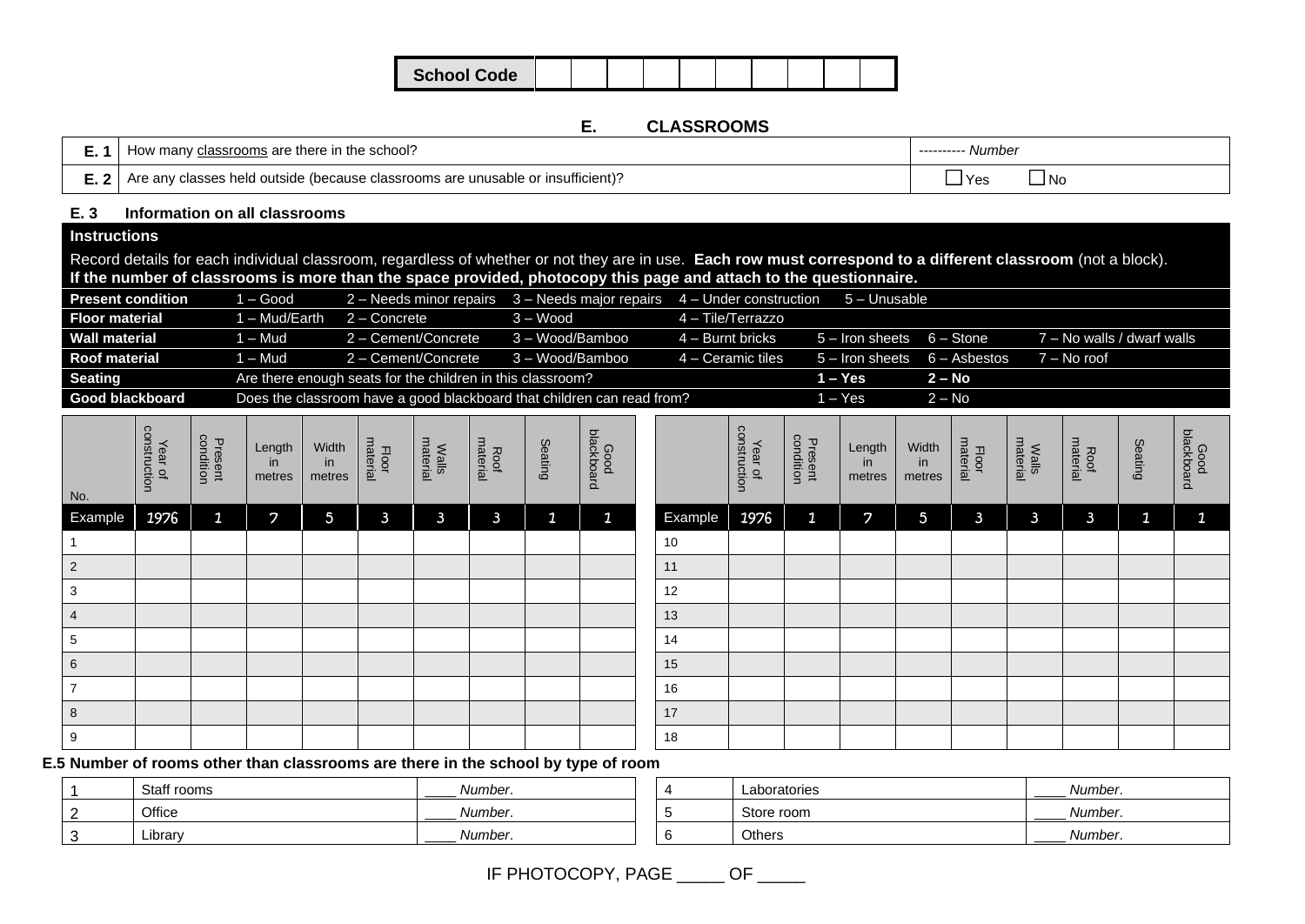# **F. FACILITIES**

|     | Instructions – Please tick source of drinking water available in your school                                                                                                                                                                          |                                                                              |  |  |  |  |  |  |  |  |  |
|-----|-------------------------------------------------------------------------------------------------------------------------------------------------------------------------------------------------------------------------------------------------------|------------------------------------------------------------------------------|--|--|--|--|--|--|--|--|--|
| F.1 | Source of safe drinking water<br>Is there a source of water in the school that is <b>safe</b><br>to drink and in sufficient quantity to provide water<br>every day for students? If there is more than one<br>source, select only the primary source. | 1. Pipe- borne Water<br>2. Borehole<br>3. Well<br>5. No Source of Safe Water |  |  |  |  |  |  |  |  |  |

| F.2 | <b>Facilities available</b>                                                                            |                    | <b>Useable</b> | Not useable |
|-----|--------------------------------------------------------------------------------------------------------|--------------------|----------------|-------------|
|     |                                                                                                        | <b>Toilets</b>     |                |             |
|     | How many useable facilities does the school have?<br>(If the facilities are not available, write zero) | Computers          |                |             |
|     |                                                                                                        | Water Source(s)    |                |             |
|     | Please note only figure is required here                                                               | Laboratories       |                |             |
|     |                                                                                                        | Classrooms         |                |             |
|     |                                                                                                        | Library            |                |             |
|     |                                                                                                        | Play Ground(s)     |                |             |
|     |                                                                                                        | Wash hand facility |                |             |
|     |                                                                                                        | <b>Others</b>      |                |             |

|     | Instructions – Please indicate shared facilities available in your School                                                     |                 |                    |
|-----|-------------------------------------------------------------------------------------------------------------------------------|-----------------|--------------------|
| F.3 | <b>Shared Facilities</b>                                                                                                      | <b>Toilets</b>  | Classrooms         |
|     | If your school share facilities,<br>specify the facilities shared by separate school/levels<br>by ticking the appropriate box | Computers       | Library            |
|     |                                                                                                                               | Water Source(s) | Play Ground(s)     |
|     |                                                                                                                               | Laboratories    | Wash hand facility |
|     |                                                                                                                               |                 | <b>Others</b>      |

#### Instructions – Please enter the total number of Useable toilets units by each type below. Count the number of toilet units, not toilet blocks**.**

| F.4         |                      |              | Number of useable toilets units by each type of toilet. |       |              |                       |       |              |                                  |       |              |
|-------------|----------------------|--------------|---------------------------------------------------------|-------|--------------|-----------------------|-------|--------------|----------------------------------|-------|--------------|
|             |                      |              | Used only by students                                   |       |              | Used only by teachers |       |              | Used by students<br>and teachers |       |              |
|             |                      | Male<br>only | Female<br>only                                          | Mixed | Male<br>only | Female<br>only        | Mixed | Male<br>only | Female<br>only                   | Mixed | <b>Total</b> |
| Pit         |                      |              |                                                         |       |              |                       |       |              |                                  |       |              |
|             | Bucket system        |              |                                                         |       |              |                       |       |              |                                  |       |              |
| Water flush |                      |              |                                                         |       |              |                       |       |              |                                  |       |              |
| specify     | <b>Others Please</b> |              |                                                         |       |              |                       |       |              |                                  |       |              |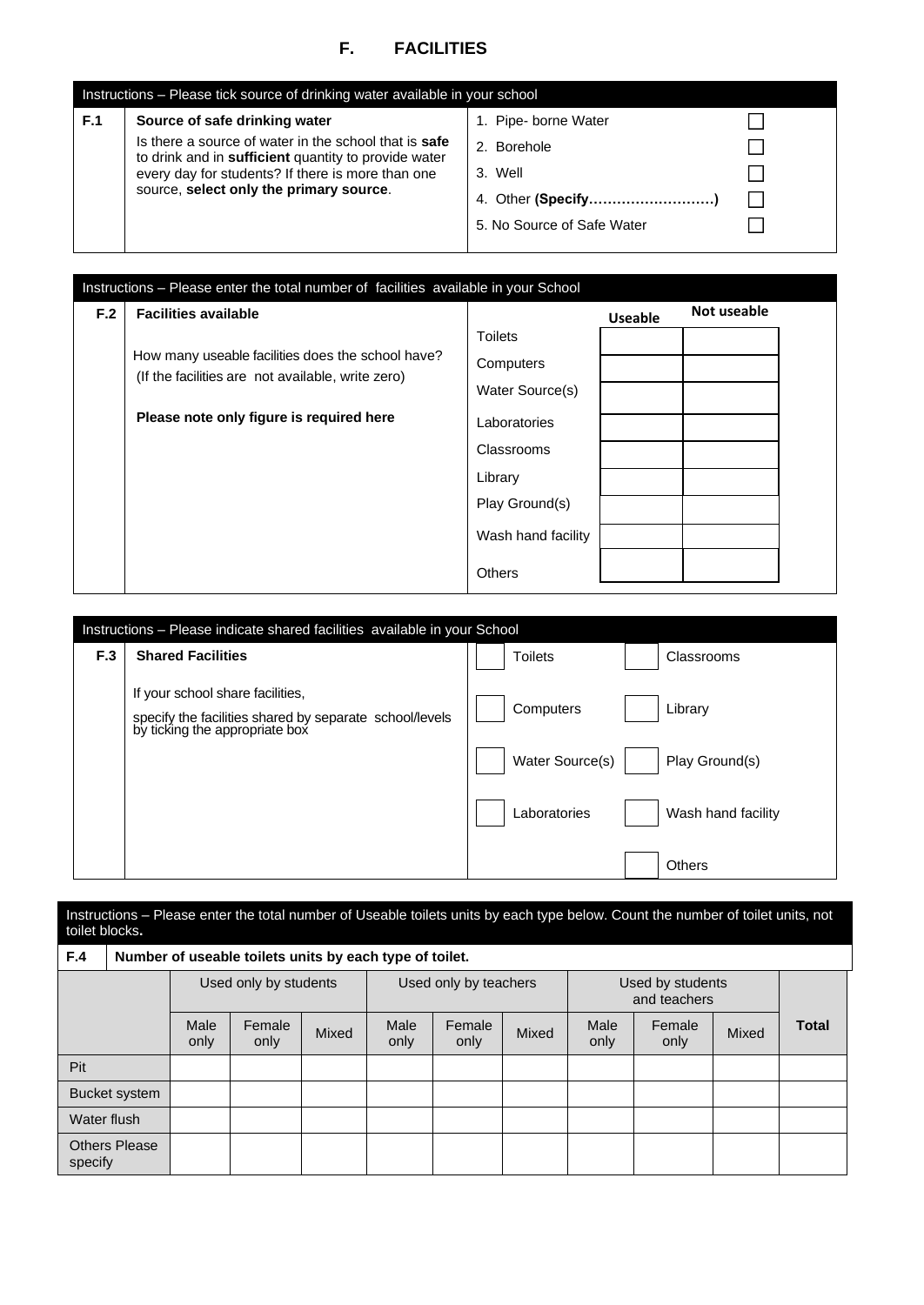| F.5 | Sources of power                           | 1. PHCN/NEPA              |  |
|-----|--------------------------------------------|---------------------------|--|
|     | Is there a source of power for the school? | 2. Generator              |  |
|     |                                            | 3. Solar                  |  |
|     |                                            | 4. No. No source of Power |  |

| F.6 | <b>Health facility</b>                          | 1. Health Clinic      |  |
|-----|-------------------------------------------------|-----------------------|--|
|     | Does the school have a health facility?         | 2. First Aid Kit      |  |
|     |                                                 | 3. No Health facility |  |
|     |                                                 |                       |  |
| F.7 | <b>Fence/Wall</b>                               | 1. In Good Condition  |  |
|     | Does the school have a fence or wall around it? | 2. Needs Minor Repair |  |
|     |                                                 | 3. Needs Major Repair |  |

#### **F.8 Additional Classrooms Information**

Instructions - Please indicate seating available by grade. Only count seats where both a seat and a writing desk that are available. Only seats and desks owned by the school should be counted.

4. No. Fence or Wall

 $\Box$ 

| <b>Class</b>             | <b>Total Seating available</b>   |  |  |  |
|--------------------------|----------------------------------|--|--|--|
|                          | 2 Seater<br>3 Seater<br>1 Seater |  |  |  |
| SS <sub>1</sub>          |                                  |  |  |  |
| $\overline{\text{SS 2}}$ |                                  |  |  |  |
| $\overline{\text{SS }3}$ |                                  |  |  |  |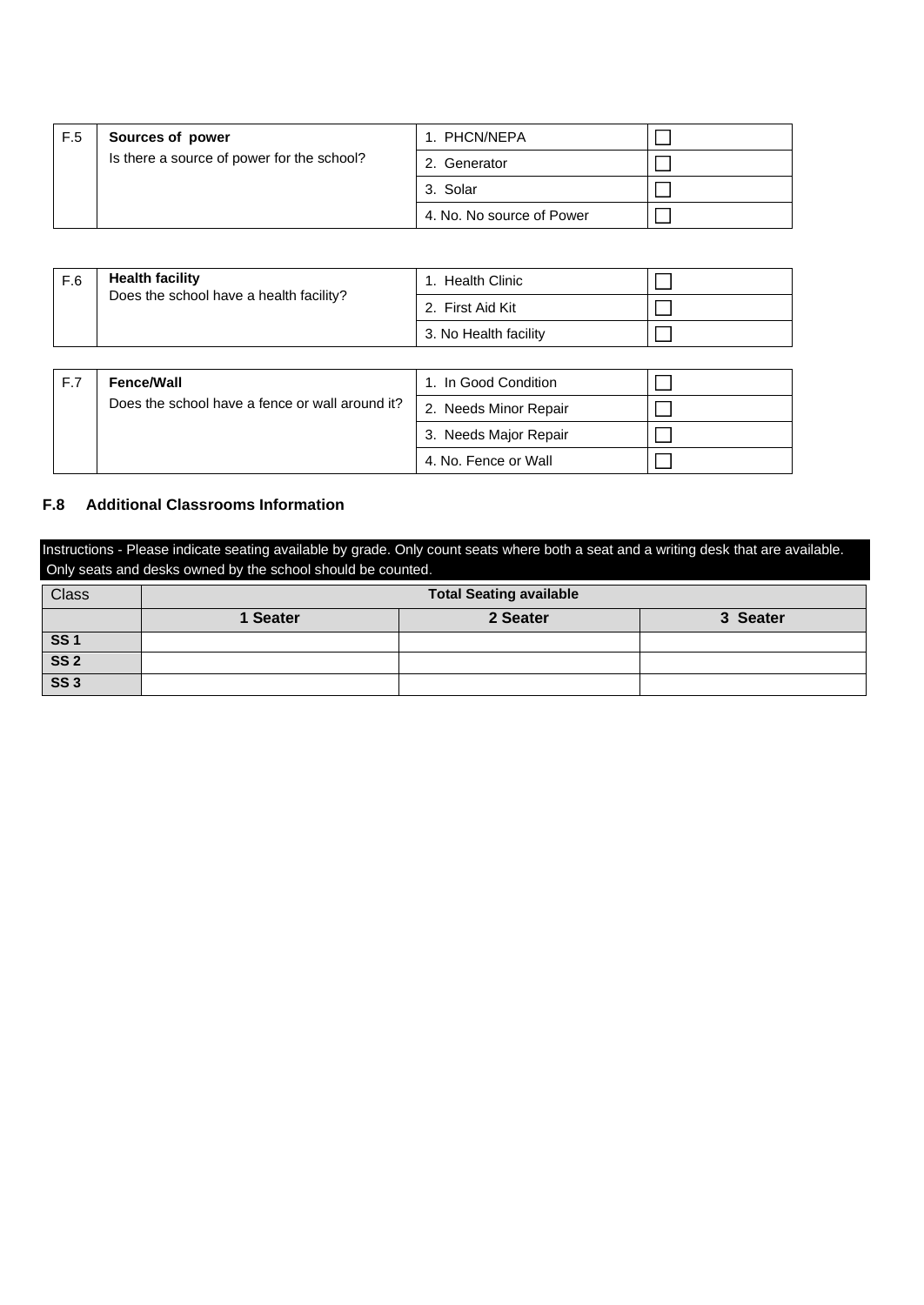# **G. NUMBER OF STUDENTS BY SUBJECT.**

# **G.1 Number of Students by Subject in current Academic Year**

| Class/Subject                | <b>Number of Students by Subject</b> |               |                 |               |             |        |
|------------------------------|--------------------------------------|---------------|-----------------|---------------|-------------|--------|
|                              | <b>SS1</b>                           |               | SS <sub>2</sub> |               | <b>SS3</b>  |        |
|                              | <b>Male</b>                          | <b>Female</b> | <b>Male</b>     | <b>Female</b> | <b>Male</b> | Female |
| Litrature in English         |                                      |               |                 |               |             |        |
| English                      |                                      |               |                 |               |             |        |
| <b>Mathematics</b>           |                                      |               |                 |               |             |        |
| Biology                      |                                      |               |                 |               |             |        |
| <b>Basic Science</b>         |                                      |               |                 |               |             |        |
| Physics                      |                                      |               |                 |               |             |        |
| Chemistry                    |                                      |               |                 |               |             |        |
| <b>Health Science</b>        |                                      |               |                 |               |             |        |
| <b>Civic Education</b>       |                                      |               |                 |               |             |        |
| Agric Science                |                                      |               |                 |               |             |        |
| Computer                     |                                      |               |                 |               |             |        |
| <b>Basic Technology</b>      |                                      |               |                 |               |             |        |
| Food and Nutrition           |                                      |               |                 |               |             |        |
| Home Management              |                                      |               |                 |               |             |        |
| Home Economics               |                                      |               |                 |               |             |        |
| History                      |                                      |               |                 |               |             |        |
| Geography                    |                                      |               |                 |               |             |        |
| Economics                    |                                      |               |                 |               |             |        |
| <b>Business Studies</b>      |                                      |               |                 |               |             |        |
| <b>Technical Drawing</b>     |                                      |               |                 |               |             |        |
| Automechics                  |                                      |               |                 |               |             |        |
| <b>Building Construction</b> |                                      |               |                 |               |             |        |
| Woodwork                     |                                      |               |                 |               |             |        |
| Electrical/Electronics       |                                      |               |                 |               |             |        |
| Clothing & Textile           |                                      |               |                 |               |             |        |
| PHE                          |                                      |               |                 |               |             |        |
| French                       |                                      |               |                 |               |             |        |
| Arabic                       |                                      |               |                 |               |             |        |
| Hausa                        |                                      |               |                 |               |             |        |
| Igbo                         |                                      |               |                 |               |             |        |
| Yoruba                       |                                      |               |                 |               |             |        |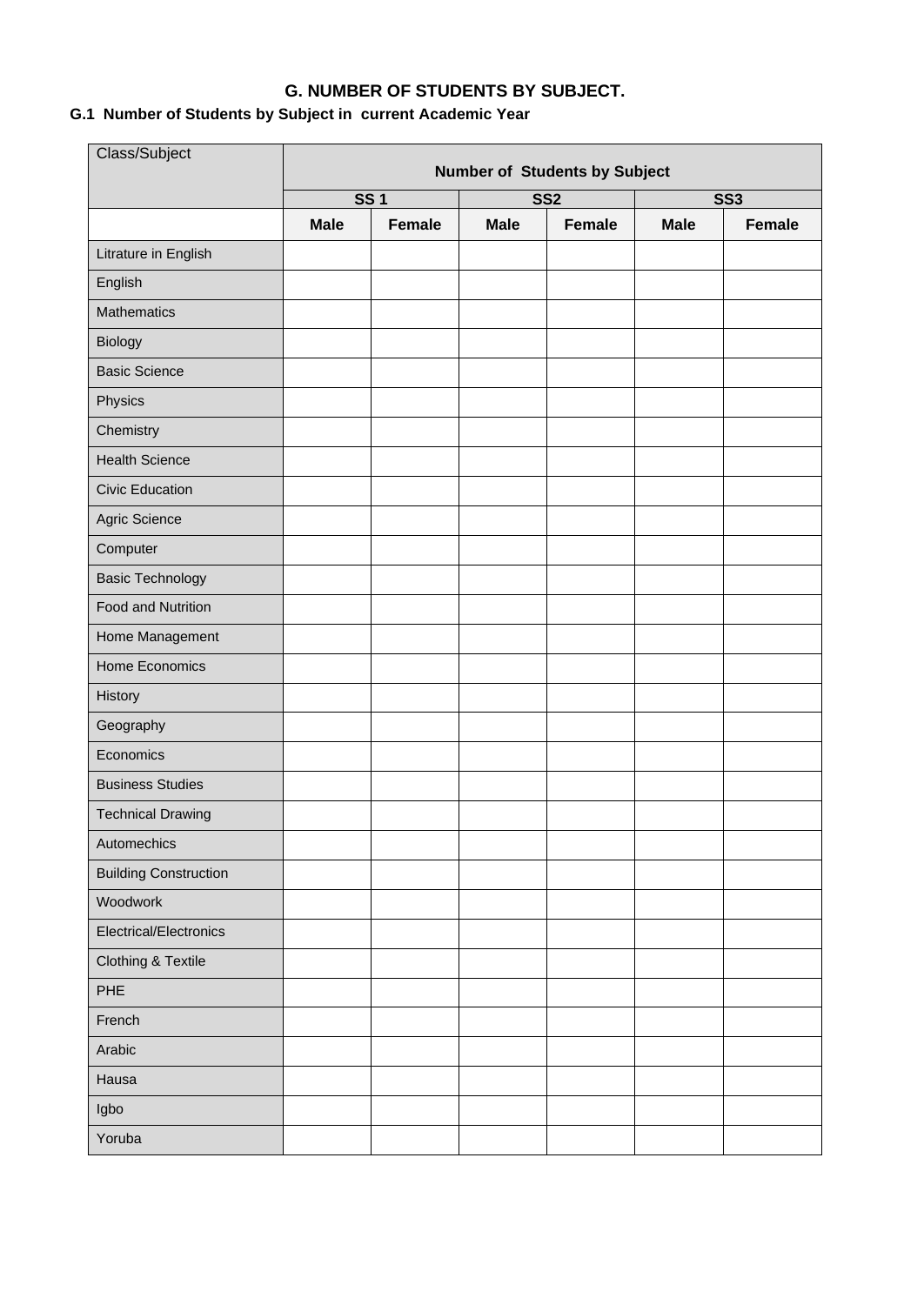## **H. STUDENT /TEACHER BOOK**

#### H1: **Number of core subject textbooks available to students in the current Academic Year. (Both from school, parents /guardians and other sources)**

| <b>Subject Area</b>    | <b>Number of Students Textbooks</b> |                 |            |
|------------------------|-------------------------------------|-----------------|------------|
|                        | <b>SS1</b>                          | SS <sub>2</sub> | <b>SS3</b> |
| English                |                                     |                 |            |
| Mathematics            |                                     |                 |            |
| Biology                |                                     |                 |            |
| <b>Civic Education</b> |                                     |                 |            |

### **H.2 Number of core subject Teachers' Textbooks available in the School in the current Academic Year**

| ı. | <b>Subject Area</b>    | <b>Number of Teacher Textbooks</b> |                 |            |
|----|------------------------|------------------------------------|-----------------|------------|
| J  |                        | <b>SS1</b>                         | SS <sub>2</sub> | <b>SS3</b> |
|    | English                |                                    |                 |            |
| Κ. | <b>Mathematics</b>     |                                    |                 |            |
|    | Biology                |                                    |                 |            |
|    | <b>Civic Education</b> |                                    |                 |            |

#### **I. TEACHERS QUALIFICATION (BY LEVEL AND CLASS) IN CURRENT ACADEMIC YEAR**

|                  | Level of<br><b>Teaching</b><br>Input | SS   |        | Total |        |
|------------------|--------------------------------------|------|--------|-------|--------|
|                  | <b>Highest</b><br>qualification      | Male | Female | Male  | Female |
| $\mathbf{1}$     | <b>Below SSCE</b>                    |      |        |       |        |
| $\sqrt{2}$       | SSCE/WASC                            |      |        |       |        |
| 3                | OND /<br>Diploma                     |      |        |       |        |
| $\overline{4}$   | <b>NCE</b>                           |      |        |       |        |
| $\sqrt{5}$       | <b>PGDE</b>                          |      |        |       |        |
| $\,6$            | B.Ed                                 |      |        |       |        |
| $\boldsymbol{7}$ | M.Ed                                 |      |        |       |        |
| $\, 8$           | Grade II                             |      |        |       |        |
| $\boldsymbol{9}$ | B.A (Ed)                             |      |        |       |        |
| 10               | B.Sc./HND                            |      |        |       |        |
| 11               | B.Sc.(Ed)                            |      |        |       |        |
| 12               | HND                                  |      |        |       |        |
| 13               | Other degree<br>/ graduate           |      |        |       |        |
|                  | <b>TOTAL</b>                         |      |        |       |        |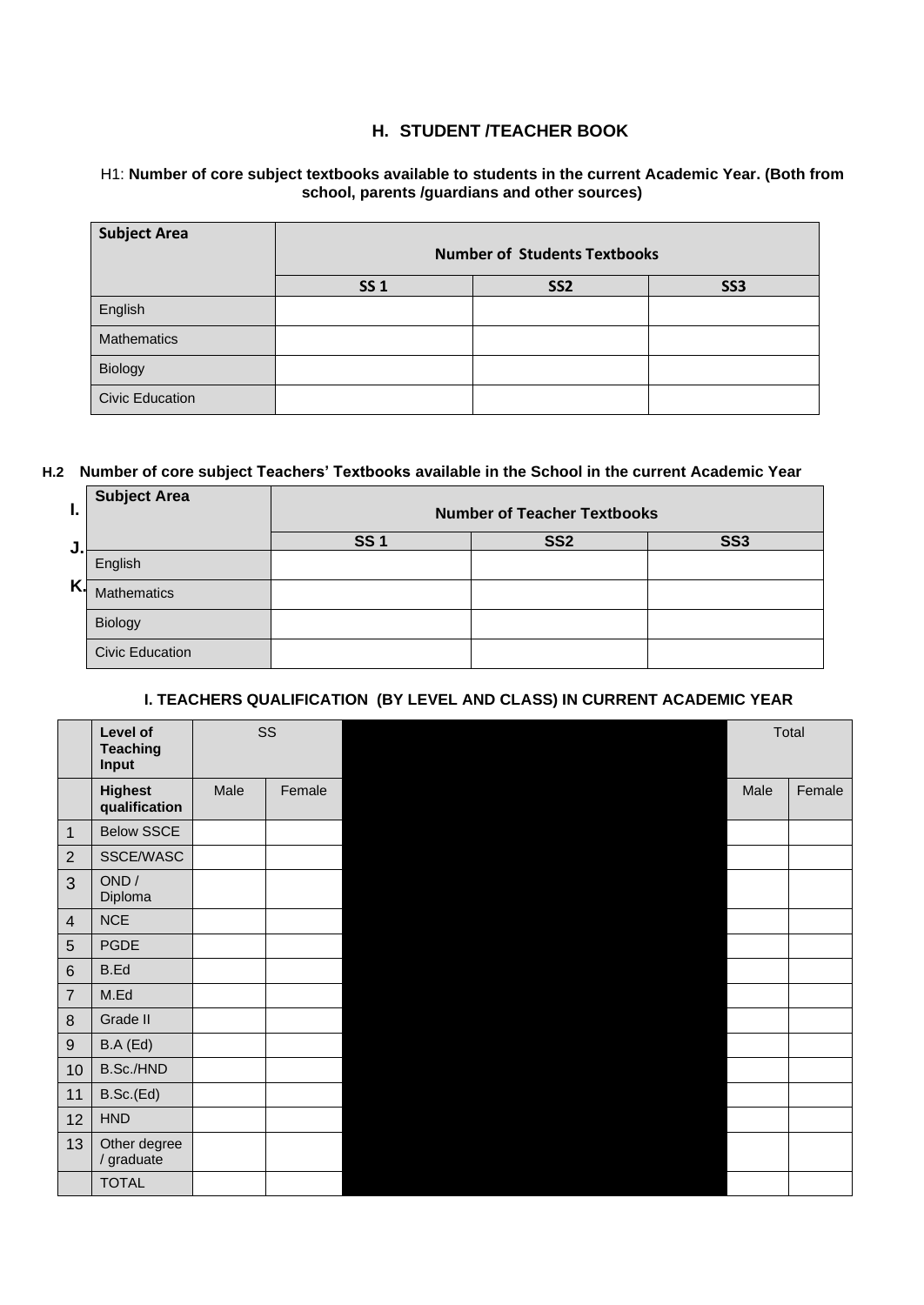# **J. Family Life HIV/AIDS Education (FLHE**

| J.1 | <b>School Rules, Regulations and Guidelines.</b>                                                                                                                                                                                                                                                                                                                                 |                                                                                          |
|-----|----------------------------------------------------------------------------------------------------------------------------------------------------------------------------------------------------------------------------------------------------------------------------------------------------------------------------------------------------------------------------------|------------------------------------------------------------------------------------------|
|     | Do the rules, regulations and guidelines in your school cover the following aspects of FLHE?                                                                                                                                                                                                                                                                                     |                                                                                          |
|     | • Physical safety in school                                                                                                                                                                                                                                                                                                                                                      | $\Box$ Yes<br>$\Box$ No                                                                  |
|     | • Stigma and discrimination towards staff or pupils/living with/affected by HIV, or based on sex,<br>race or ethnicity, religion or any other grounds, sexual harassment and abuse.                                                                                                                                                                                              |                                                                                          |
|     | • Grievance/disciplinary procedures in case of breach of the regulations described in the rules<br>and guidelines.                                                                                                                                                                                                                                                               | $\Box$ No<br>$\Box$ Yes                                                                  |
|     |                                                                                                                                                                                                                                                                                                                                                                                  | $\Box$ No<br>$\Box$ Yes                                                                  |
| J.2 | Has your school communicated information about the rules, regulations and guidelines to<br>relevant stakeholders such as pupils, parents, teachers etc?                                                                                                                                                                                                                          | $\Box$ No<br>$\Box$ Yes                                                                  |
| J.3 | Life Skills-based Family Life HIV/AIDS Education (FLHE)<br>Did students of your school receive any form of life skills-based Family Life Health Education<br>(FLHE) in the previous academic year?                                                                                                                                                                               | $\Box$ No<br>$\Box$ Yes                                                                  |
| J.4 | If yes, indicate which of these topics were covered in the FLHE programme:<br>Teaching on generic life skills (e.g. decision-making, communication, refusal skills).<br>Teaching on reproductive health/FLHE (e.g. teaching on human growth and<br>$\bullet$<br>development, family life, sexual abuse and transmission of STIs)<br>Teaching on HIV transmission and prevention. | $\square$ No<br>$\Box$ Yes<br>$\Box$ Yes<br>$\bigsqcup$ No<br>$\square$ No<br>$\Box$ Yes |
| J.5 | Number of students that received/participated in Life Skills-based Family Life HIV/AIDS Education<br>(FLHE) in the previous year?                                                                                                                                                                                                                                                | M  F                                                                                     |
| J.6 | <b>Orientation Process for Parents or Guardians of Pupils</b><br>How many times have your school organised orientation programme for parents or guardians of<br>pupils regarding FLHE programmes in the previous academic year?<br>At what forums were the orientation programmes provided?                                                                                      | <b>Number</b><br>$\Box$<br><b>PTA</b><br>$\Box$<br>Open Day<br>П<br>Special Session(s)   |
| J.7 | <b>Date of Last Orientation</b>                                                                                                                                                                                                                                                                                                                                                  |                                                                                          |
|     | When was the last orientation Programme on FLHE conducted?                                                                                                                                                                                                                                                                                                                       | day/month/year                                                                           |
| J.8 | Life skills-based FLHE: Teacher training and teaching<br>How many teachers in your school received formal training on FLHE?                                                                                                                                                                                                                                                      | M  F                                                                                     |
| J.9 | How many teachers in your school who received formal training in the previous year also taught<br>related topics on FLHE?                                                                                                                                                                                                                                                        | M  F                                                                                     |